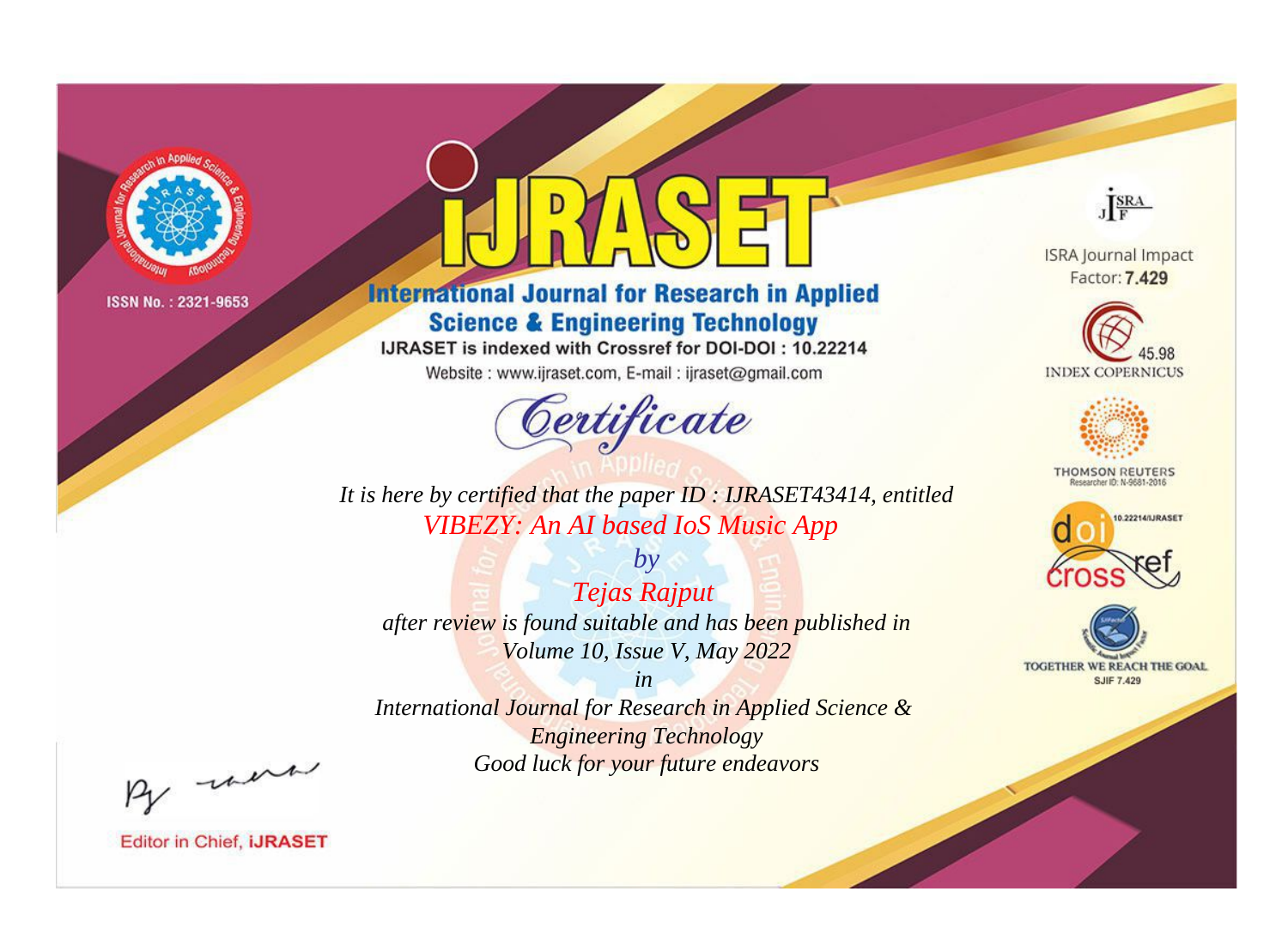

# **International Journal for Research in Applied Science & Engineering Technology**

IJRASET is indexed with Crossref for DOI-DOI: 10.22214

Website: www.ijraset.com, E-mail: ijraset@gmail.com



JERA

**ISRA Journal Impact** Factor: 7.429





**THOMSON REUTERS** 



TOGETHER WE REACH THE GOAL **SJIF 7.429** 

*It is here by certified that the paper ID : IJRASET43414, entitled VIBEZY: An AI based IoS Music App*

*by Naman Chhajed after review is found suitable and has been published in Volume 10, Issue V, May 2022*

*in* 

*International Journal for Research in Applied Science & Engineering Technology Good luck for your future endeavors*

By morn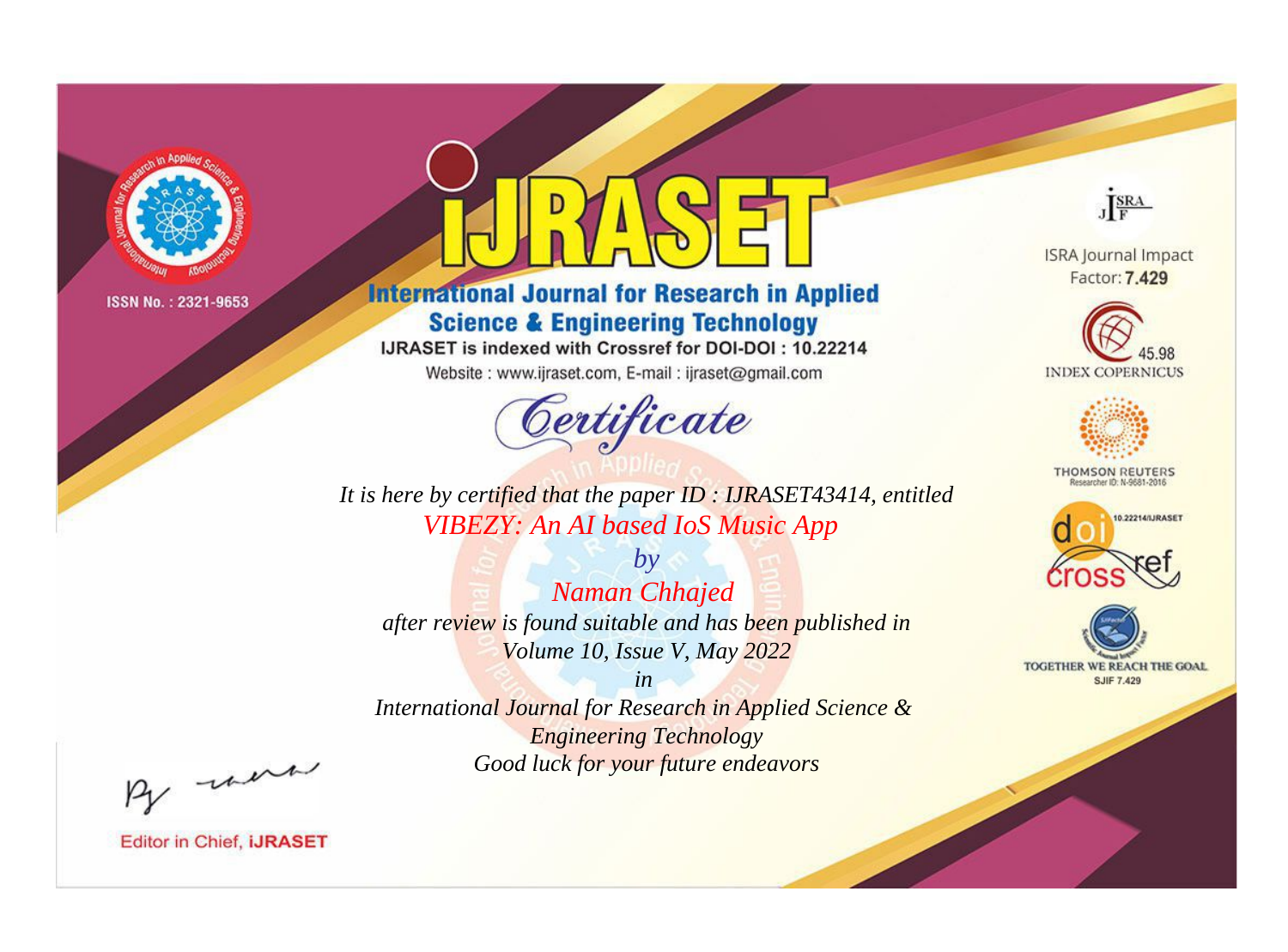

# **International Journal for Research in Applied Science & Engineering Technology**

IJRASET is indexed with Crossref for DOI-DOI: 10.22214

Website: www.ijraset.com, E-mail: ijraset@gmail.com



JERA

**ISRA Journal Impact** Factor: 7.429





**THOMSON REUTERS** 



TOGETHER WE REACH THE GOAL **SJIF 7.429** 

*It is here by certified that the paper ID : IJRASET43414, entitled VIBEZY: An AI based IoS Music App*

*by Pratima Bakshi after review is found suitable and has been published in Volume 10, Issue V, May 2022*

*in* 

*International Journal for Research in Applied Science & Engineering Technology Good luck for your future endeavors*

By morn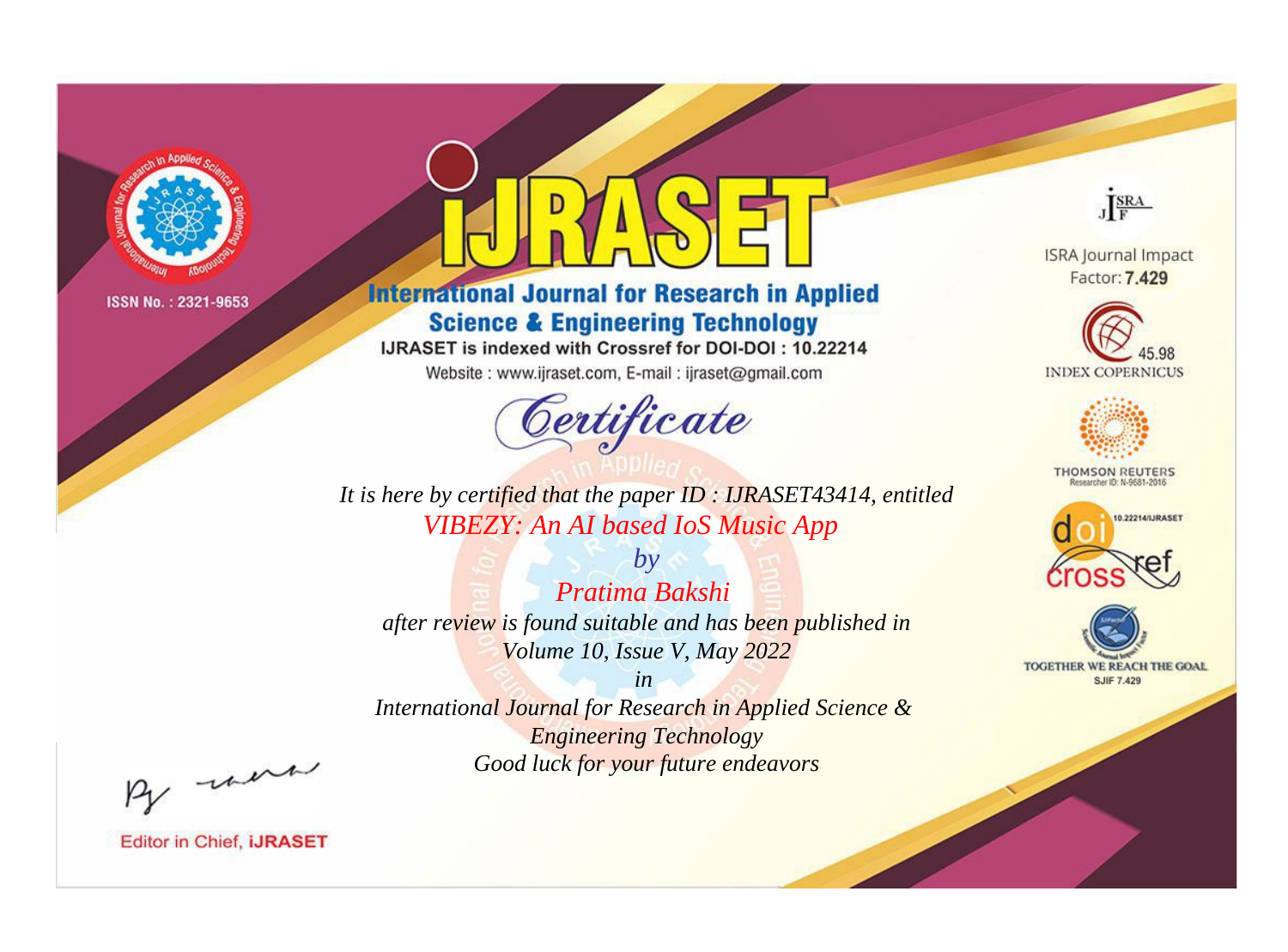

# **International Journal for Research in Applied Science & Engineering Technology**

IJRASET is indexed with Crossref for DOI-DOI: 10.22214

Website: www.ijraset.com, E-mail: ijraset@gmail.com



JERA

**ISRA Journal Impact** Factor: 7.429





**THOMSON REUTERS** 



TOGETHER WE REACH THE GOAL **SJIF 7.429** 

*It is here by certified that the paper ID : IJRASET43414, entitled VIBEZY: An AI based IoS Music App*

*by Ishita Raghav after review is found suitable and has been published in Volume 10, Issue V, May 2022*

*in* 

*International Journal for Research in Applied Science & Engineering Technology Good luck for your future endeavors*

By morn